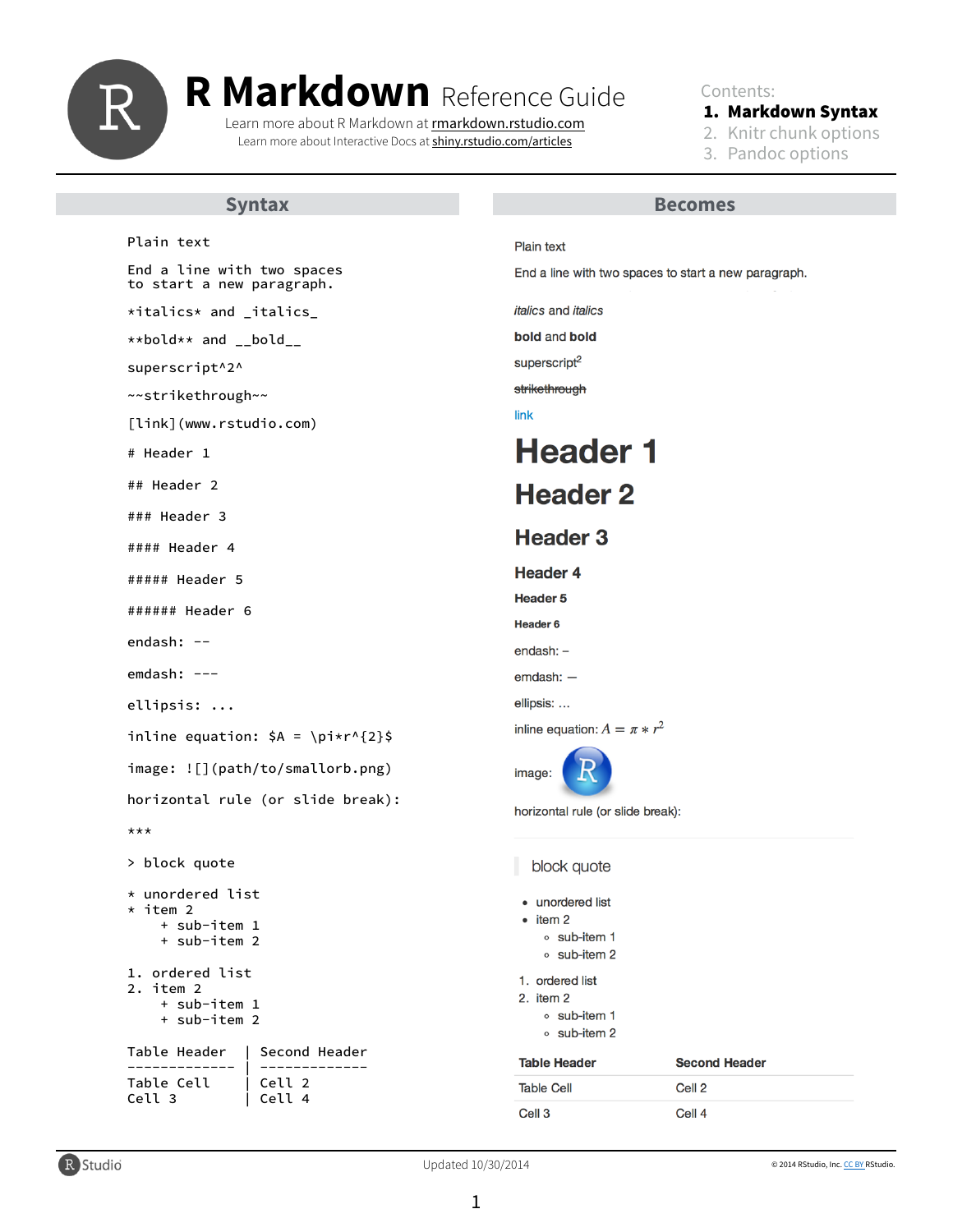Contents: 1. Markdown Syntax 2. Knitr chunk options

3. Pandoc options

2

### **Syntax Becomes**

```
```{r} 
paste("Hello", "World!") 
\mathbf{X}^{\top}
```
Make a code chunk with three back ticks followed by an r in braces. End the chunk with three back ticks:

```
paste("Hello", "World!")
```
## [1] "Hello World!"

Make a code chunk with three back ticks followed by an r in braces. End the chunk with three back ticks:

Place code inline with a single back ticks. The first back tick must be followed by an R, like this `r paste("Hello", "World!")`.

Add chunk options within braces. For example, `echo=FALSE` will prevent source code from being displayed:

Place code inline with a single back ticks. The first back tick must be followed by an R, like this Hello World!.

Add chunk options within braces. For example, echo=FALSE will prevent source code from being displayed:

#### ```{r eval=TRUE, echo=FALSE} paste("Hello", "World!")  $\mathbf{X}=\mathbf{X}+\mathbf{X}$

#### Learn more about chunk options at <http://yihui.name/knitr/options>

| <b>Chunk options</b>   |               |                                                                                                                                                                                                                                                                                       |  |  |
|------------------------|---------------|---------------------------------------------------------------------------------------------------------------------------------------------------------------------------------------------------------------------------------------------------------------------------------------|--|--|
| option                 | default value | description                                                                                                                                                                                                                                                                           |  |  |
| <b>Code evaluation</b> |               |                                                                                                                                                                                                                                                                                       |  |  |
| child                  | <b>NULL</b>   | A character vector of filenames. Knitr will knit the files and place them into the main document.                                                                                                                                                                                     |  |  |
| code                   | <b>NULL</b>   | Set to R code. Knitr will replace the code in the chunk with the code in the code option.                                                                                                                                                                                             |  |  |
| engine                 | 'R'           | Knitr will evaluate the chunk in the named language, e.g. engine = 'python'. Run names(knitr::knit_engines\$get()) to<br>see supported languages.                                                                                                                                     |  |  |
| eval                   | <b>TRUE</b>   | If FALSE, knitr will not run the code in the code chunk.                                                                                                                                                                                                                              |  |  |
| include                | <b>TRUE</b>   | If FALSE, knitr will run the chunk but not include the chunk in the final document.                                                                                                                                                                                                   |  |  |
| purl                   | <b>TRUE</b>   | If FALSE, knitr will not include the chunk when running purl() to extract the source code.                                                                                                                                                                                            |  |  |
| <b>Results</b>         |               |                                                                                                                                                                                                                                                                                       |  |  |
| collapse               | <b>FALSE</b>  | If TRUE, knitr will collapse all the source and output blocks created by the chunk into a single block.                                                                                                                                                                               |  |  |
| echo                   | <b>TRUE</b>   | If FALSE, knitr will not display the code in the code chunk above it's results in the final document.                                                                                                                                                                                 |  |  |
| results                | 'markup'      | If 'hide', knitr will not display the code's results in the final document. If 'hold', knitr will delay displaying all output<br>pieces until the end of the chunk. If 'asis', knitr will pass through results without reformatting them (useful if results<br>return raw HTML, etc.) |  |  |
| error                  | <b>TRUE</b>   | If FALSE, knitr will not display any error messages generated by the code.                                                                                                                                                                                                            |  |  |
| message                | <b>TRUE</b>   | If FALSE, knitr will not display any messages generated by the code.                                                                                                                                                                                                                  |  |  |
| warning                | <b>TRUE</b>   | If FALSE, knitr will not display any warning messages generated by the code.                                                                                                                                                                                                          |  |  |

#### **Code Decoration**

| R Studio    |              | Updated 10/30/2014                                                                                           | © 2014 RStudio, Inc. CC BY RStudio. |
|-------------|--------------|--------------------------------------------------------------------------------------------------------------|-------------------------------------|
| tidy        | <b>FALSE</b> | If TRUE, knitr will tidy code chunks for display with the tidy_source() function in the formatR package.     |                                     |
| strip.white | <b>TRUE</b>  | If TRUE, knitr will remove white spaces that appear at the beginning or end of a code chunk.                 |                                     |
| prompt      | <b>FALSE</b> | If TRUE, knitr will add > to the start of each line of code displayed in the final document.                 |                                     |
| highlight   | <b>TRUE</b>  | If TRUE, knitr will highlight the source code in the final output.                                           |                                     |
| comment     | '##'         | A character string. Knitr will append the string to the start of each line of results in the final document. |                                     |

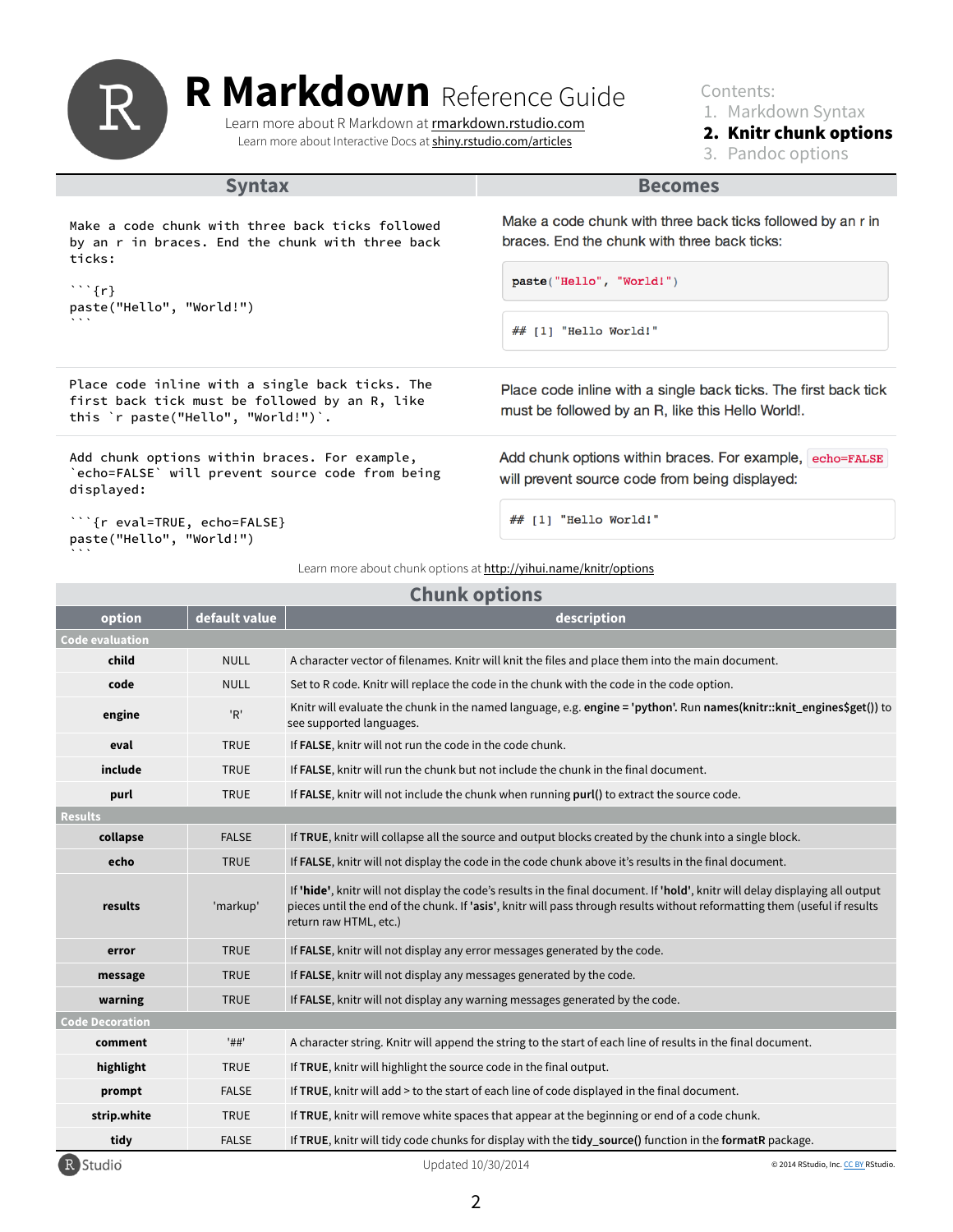|                             |                  | <b>Chunk options (Continued)</b>                                                                                                                                                                                                                                                                   |
|-----------------------------|------------------|----------------------------------------------------------------------------------------------------------------------------------------------------------------------------------------------------------------------------------------------------------------------------------------------------|
| option                      | default value    | description                                                                                                                                                                                                                                                                                        |
| <b>Chunks</b>               |                  |                                                                                                                                                                                                                                                                                                    |
| opts.label                  | <b>NULL</b>      | The label of options set in knitr:: opts_template() to use with the chunk.                                                                                                                                                                                                                         |
| <b>R.options</b>            | <b>NULL</b>      | Local R options to use with the chunk. Options are set with <b>options</b> () at start of chunk. Defaults are restored at end.                                                                                                                                                                     |
| ref.label                   | <b>NULL</b>      | A character vector of labels of the chunks from which the code of the current chunk is inherited.                                                                                                                                                                                                  |
| Cache                       |                  |                                                                                                                                                                                                                                                                                                    |
| autodep                     | <b>FALSE</b>     | If TRUE, knitr will attempt to figure out dependencies between chunks automatically by analyzing object names.                                                                                                                                                                                     |
| cache                       | <b>FALSE</b>     | If TRUE, knitr will cache the results to reuse in future knits. Knitr will reuse the results until the code chunk is altered.                                                                                                                                                                      |
| cache.comments              | <b>NULL</b>      | If FALSE, knitr will not rerun the chunk if only a code comment has changed.                                                                                                                                                                                                                       |
| cache.lazy                  | <b>TRUE</b>      | If TRUE, knitr will use lazyload() to load objects in chunk. If FALSE, knitr will use load() to load objects in chunk.                                                                                                                                                                             |
| cache.path                  | 'cache/'         | A file path to the directory to store cached results in. Path should begin in the directory that the .Rmd file is saved in.                                                                                                                                                                        |
| cache.vars                  | <b>NULL</b>      | A character vector of object names to cache if you do not wish to cache each object in the chunk.                                                                                                                                                                                                  |
| dependson                   | <b>NULL</b>      | A character vector of chunk labels to specify which other chunks a chunk depends on. Knitr will update a cached<br>chunk if its dependencies change.                                                                                                                                               |
| Animation                   |                  |                                                                                                                                                                                                                                                                                                    |
| anipots                     | 'controls, loop' | Extra options for animations (see the <b>animate</b> package).                                                                                                                                                                                                                                     |
| interval                    |                  | The number of seconds to pause between animation frames.                                                                                                                                                                                                                                           |
| <b>Plots</b>                |                  |                                                                                                                                                                                                                                                                                                    |
| dev                         | 'png'            | The R function name that will be used as a graphical device to record plots, e.g. dev='CairoPDF'.                                                                                                                                                                                                  |
| dev.args                    | <b>NULL</b>      | Arguments to be passed to the device, e.g. dev.args=list(bg='yellow', pointsize=10).                                                                                                                                                                                                               |
| dpi                         | 72               | A number for knitr to use as the dots per inch (dpi) in graphics (when applicable).                                                                                                                                                                                                                |
| external                    | <b>TRUE</b>      | If TRUE, knitr will externalize tikz graphics to save LaTex compilation time (only for the tikzDevice::tikz() device).                                                                                                                                                                             |
| fig.align                   | 'default'        | How to align graphics in the final document. One of 'left', 'right', or 'center'.                                                                                                                                                                                                                  |
| fig.cap                     | <b>NULL</b>      | A character string to be used as a figure caption in LaTex.                                                                                                                                                                                                                                        |
| fig.env                     | 'figure'         | The Latex environment for figures.                                                                                                                                                                                                                                                                 |
| fig.ext                     | <b>NULL</b>      | The file extension for figure output, e.g. fig.ext='png'.                                                                                                                                                                                                                                          |
| fig.height, fig.width       | 7 <sup>1</sup>   | The width and height to use in R for plots created by the chunk (in inches).                                                                                                                                                                                                                       |
| fig.keep                    | 'high'           | If 'high', knitr will merge low-level changes into high level plots. If 'all', knitr will keep all plots (low-level changes may<br>produce new plots). If 'first', knitr will keep the first plot only. If 'last', knitr will keep the last plot only. If 'none', knitr<br>will discard all plots. |
| fig.lp                      | 'fig:'           | A prefix to be used for figure labels in latex.                                                                                                                                                                                                                                                    |
| fig.path                    | 'figure/'        | A file path to the directory where knitr should store the graphics files created by the chunk.                                                                                                                                                                                                     |
| fig.pos                     | $\mathbf{H}$     | A character string to be used as the figure position arrangement in LaTex.                                                                                                                                                                                                                         |
| fig.process                 | <b>NULL</b>      | A function to post-process a figure file. Should take a filename and return a filename of a new figure source.                                                                                                                                                                                     |
| fig.retina                  | $\mathbf{1}$     | Dpi multiplier for displaying HTML output on retina screens.                                                                                                                                                                                                                                       |
| fig.scap                    | <b>NULL</b>      | A character string to be used as a short figure caption.                                                                                                                                                                                                                                           |
| fig.subcap                  | <b>NULL</b>      | A character string to be used as captions in sub-figures in LaTex.                                                                                                                                                                                                                                 |
| fig.show                    | 'asis'           | If 'hide', knitr will generate the plots created in the chunk, but not include them in the final document. If 'hold', knitr<br>will delay displaying the plots created by the chunk until the end of the chunk. If 'animate', knitr will combine all of                                            |
|                             |                  | the plots created by the chunk into an animation.                                                                                                                                                                                                                                                  |
| fig.showtext                | <b>NULL</b>      | If TRUE, knitr will call showtext: showtext. begin() before drawing plots.                                                                                                                                                                                                                         |
| out.extra                   | <b>NULL</b>      | A character string of extra options for figures to be passed to LaTex or HTML.                                                                                                                                                                                                                     |
| out.height, out.width       | <b>NULL</b>      | The width and height to scale plots to in the final output. Can be in units recognized by output, e.g. 8\\linewidth, 50px                                                                                                                                                                          |
| resize.height, resize.width | <b>NULL</b>      | The width and height to resize tike graphics in LaTex, passed to \resizebox{}{}.                                                                                                                                                                                                                   |
| sanitize                    | <b>FALSE</b>     | If TRUE, knitr will sanitize tike graphics for LaTex.                                                                                                                                                                                                                                              |
| R Studio                    |                  | Updated 10/30/2014<br>© 2014 RStudio, Inc. CC BY RStudio.                                                                                                                                                                                                                                          |

Contents: 1. Markdown Syntax 2. Knitr chunk options

3. Pandoc options

3

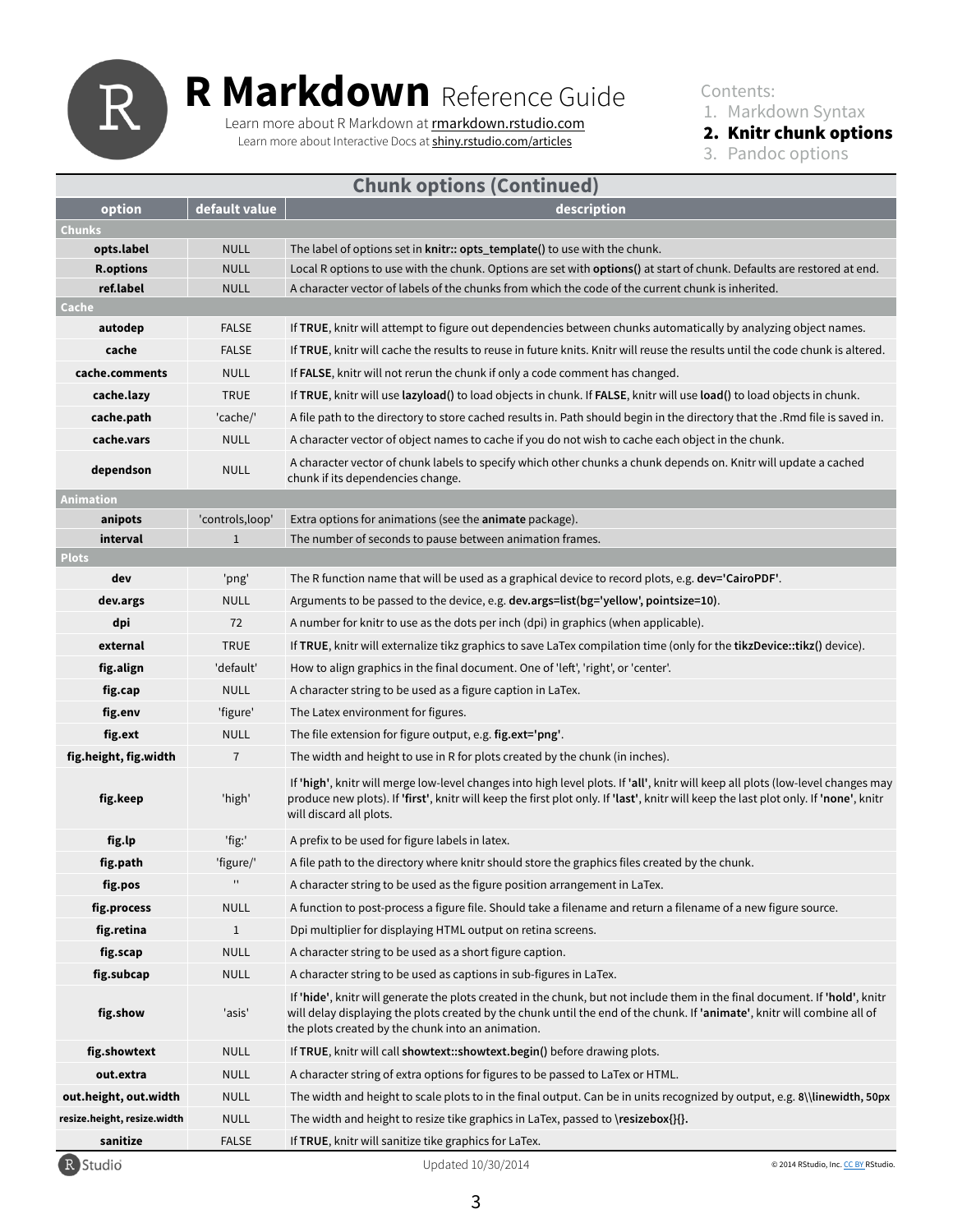## **Slide display modes**

## **Top level options to customize LaTex (pdf) output**

Contents:

1. Markdown Syntax

2. Knitr chunk options

3. Pandoc options

4

| <b>Templates</b>                                                                                                                    | <b>Basic YAML</b>                                                                      | <b>Template options</b>                                                     | <b>Latex options</b>                                                              | <b>Interactive Docs</b>                                                                  |
|-------------------------------------------------------------------------------------------------------------------------------------|----------------------------------------------------------------------------------------|-----------------------------------------------------------------------------|-----------------------------------------------------------------------------------|------------------------------------------------------------------------------------------|
| html_document<br>pdf_document<br>word_document<br>md_document<br>ioslides_presentation<br>slidy_presentation<br>beamer_presentation | title: "A Web Doc"<br>author: "John Doe"<br>date: "May 1, 2015"<br>output: md_document | title: "Chapters"<br>output:<br>html_document:<br>toc: true<br>toc_depth: 2 | title: "My PDF"<br>output: pdf_document<br>fontsize: 11pt<br>geometry: margin=1in | title: "Slides"<br>output:<br>slidy_presentation:<br>incremental: true<br>runtime: shiny |

### **Syntax for slide formats (ioslides, slidy, beamer)**

## **ioslides**

**f**  enable fullscreen mode -

- **w**  toggle widescreen mode -
- **o**  enable overview mode -
- **h**  enable code highlight mode -
- **p** show presenter notes -

*Press a key below during presentation to enter display mode. Press esc to exit display mode.*

| option                                 | description                                                                               |                                     |
|----------------------------------------|-------------------------------------------------------------------------------------------|-------------------------------------|
| lang                                   | Document language code                                                                    |                                     |
| fontsize                               | Font size (e.g. 10pt, 11pt, 12 pt)                                                        |                                     |
| documentclass                          | Latex document class (e.g. article)                                                       |                                     |
| classoption                            | Option for document class (e.g. oneside); may be repeated                                 |                                     |
| geometry                               | Options for geometry class (e.g. margin=1in); may be repeated                             |                                     |
| mainfont, sansfont, monofont, mathfont | Document fonts (works only with xelatex and lualatex, see the latex_engine option)        |                                     |
| linkcolor, urlcolor, citecolor         | Color for internal, external, and citation links (red, green, magenta, cyan, blue, black) |                                     |
| R Studio                               | Updated 10/30/2014                                                                        | © 2014 RStudio, Inc. CC BY RStudio. |

## **slidy**

- **C**  show table of contents  $\mathbf{r}$
- **F**  - toggle display of the footer
- **A**  toggle display of current vs all slides -
- **S**  make fonts smaller -
- **B** make fonts bigger -

# Dividing slides 1 Header<sub>2</sub> Pandoc will start a new slide at each first level header . as well as each second level header ## Header 2 **becomes** … as well as each second level header **Dividing slides 1** \*\*\*

| You can start a new slide with a horizontal rule *** if you do not want<br>a header. |                                                                   |                                 |                                               |
|--------------------------------------------------------------------------------------|-------------------------------------------------------------------|---------------------------------|-----------------------------------------------|
| ## Bullets                                                                           | You can start a new slide with a horizontal rule*** if you do not | <b>Bullets</b>                  | Incremental bullets                           |
| Render bullets with                                                                  | want a header.                                                    | Render bullets with<br>· a dash | · Use this format<br>· to have bullets appear |
| - a dash<br>- another dash                                                           |                                                                   | · another dash                  | - one at a time (incrementally)               |
| ## Incremental bullets                                                               |                                                                   |                                 |                                               |
| >- Use this format<br>>- to have bullets appear                                      | 4/6                                                               |                                 | 5/6                                           |

>- one at a time (incrementally)



# **R Markdown** Reference Guide

Learn more about R Markdown at **[rmarkdown.rstudio.com](http://rmarkdown.rstudio.com)** Learn more about Interactive Docs at [shiny.rstudio.com/articles](http://shiny.rstudio.com/articles)